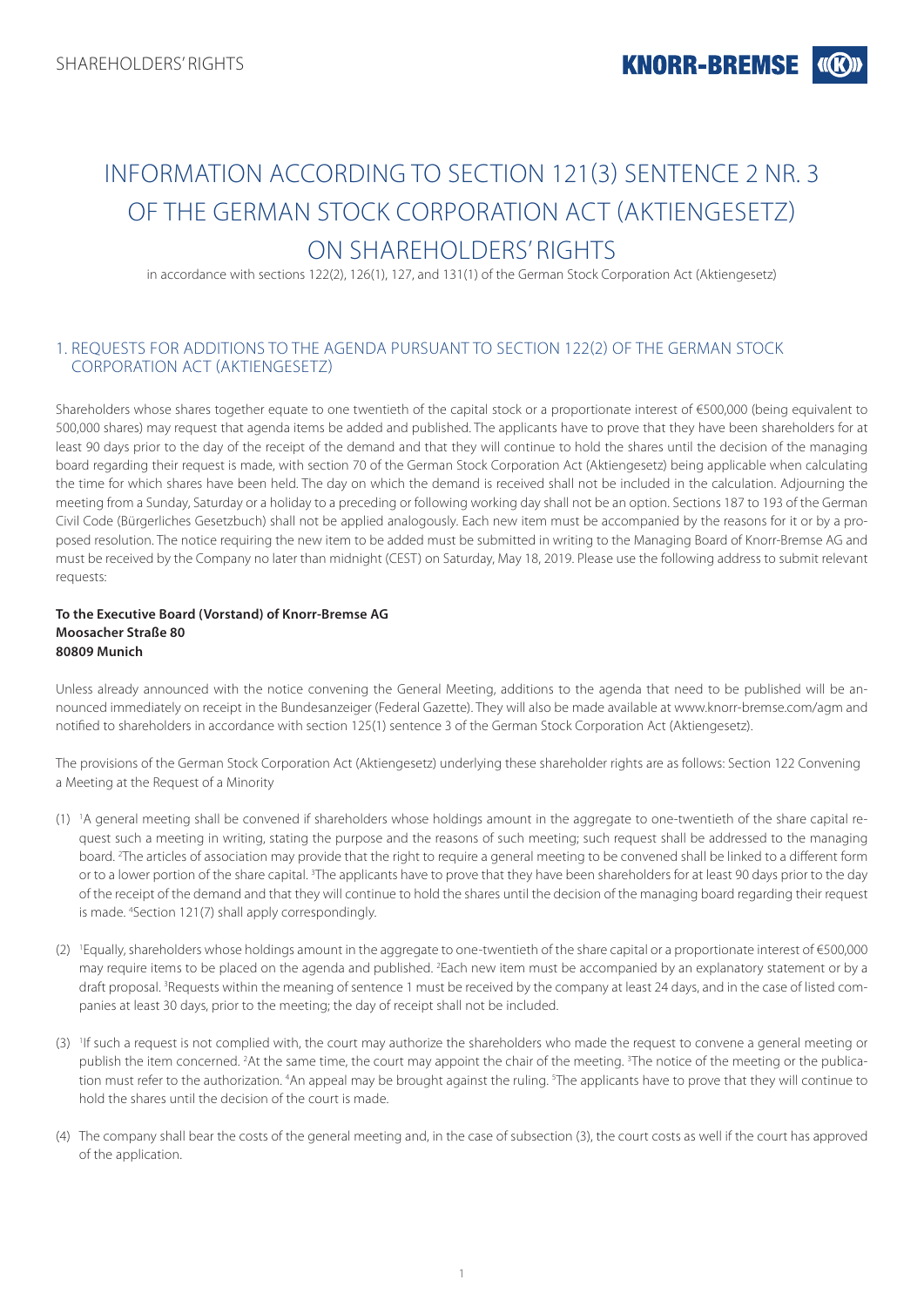# SHARFHOLDERS' RIGHTS

#### Section 121 General Provisions (excerpt)

(7) In case of deadlines and dates which are calculated back from the date of the meeting, the day of the meeting itself shall not be included in the calculation. <sup>2</sup>Adjourning the meeting from a Sunday, Saturday or a holiday to a preceding or following working day shall not be an option. <sup>3</sup>Sections 187 to 193 of the German Civil Code (Bürgerliches Gesetzbuch) shall not be applied analogously. <sup>4</sup>In case of unlisted companies, the articles may provide for a different calculation of the deadline.

#### Section 70 Calculating the Shareholding Period

 1 If the exercise of rights from a share depends on the shareholder having held the share for a certain period of time, the right to demand transfer of title from a credit institution, a financial services institution, or an enterprise operating in accordance with section 53(1) sentence 1 or section 53b(1) sentence 1 or (7) of the German Banking Act (Gesetz über das Kreditwesen) shall be considered equivalent to ownership. 2 The period during which the share was owned by a predecessor in title shall be attributed to the shareholder, provided that the latter has acquired the share without consideration, from the latter's fiduciary, as the universal successor, on the liquidation of a community, or on a transfer of assets in accordance with section 13 of the German Insurance Supervision Act (Versicherungsaufsichtsgesetz) or section 14 of the German Building and Loan Associations Act (Gesetz über Bausparkassen).

## 2. COUNTERMOTIONS AND PROPOSALS FOR ELECTION IN ACCORDANCE WITH SECTIONS 126(1) AND 127 OF THE GERMAN STOCK CORPORATION ACT (AKTIENGESETZ)

Shareholders may also submit to the Company countermotions to proposals by the Managing Board and/or Supervisory Board on specific agenda items as well as proposals for the election of Supervisory Board members or auditors.

In accordance with section 126(1) of the German Stock Corporation Act (Aktiengesetz), motions by shareholders including the shareholder's name, the reasons for the motion, and any response by the management must be made available to the persons entitled to the information under section 125(1) to (3) of the German Stock Corporation Act (Aktiengesetz) subject to the requirements specified therein if, at least 14 days before the General Meeting, the shareholder has sent the Company, at the address provided below, a countermotion to a proposal by the Managing Board and/or Supervisory Board concerning a specific item on the agenda, stating the reasons for the countermotion. The day of receipt and the day of the General Meeting must not be taken into account in the calculation of the number of days. The last possible time for receipt is therefore midnight (CEST) on Monday, June 3, 2019. A countermotion need not be made available as described above if one of the exemptions set out in section 126(2) of the German Stock Corporation Act (Aktiengesetz) applies. The reasons also need not be made available if they exceed a total of 5,000 characters.

Reasons need not be given for proposals for election made by shareholders in accordance with section 127 of the German Stock Corporation Act (Aktiengesetz). Proposals for election will only be made available if they include the name, practiced profession, and place of residence of the nominee plus, in the case of an election of members of the Supervisory Board, information about their membership of other statutory supervisory boards (see section 127 sentence 3 in conjunction with sections 124(3) sentence 4 and 125(1) sentence 5 of the German Stock Corporation Act (Aktiengesetz)). In accordance with section 127 sentence 1 of the German Stock Corporation Act (Aktiengesetz) in conjunction with section 126(2) of the German Stock Corporation Act (Aktiengesetz), there are other permissible reasons why proposals for election need not be made available on the website in certain cases. In all other respects, the requirements and rules for making motions available apply with the necessary modifications.

The right of every shareholder to put forward countermotions or make proposals for election relating to the various items on the agenda during the General Meeting, without previously submitting them to the Company, remains unaffected. Please note that countermotions or proposals for election submitted in advance to the Company by the specified deadline will only be given consideration at the General Meeting if they are put forward orally at the meeting.

All motions (including the reasons for them) or proposals for election by shareholders in accordance with sections 126(1) and 127 of the German Stock Corporation Act (Aktiengesetz) must be sent solely to the following address:

Knorr-Bremse AG Investor Relations Moosacher Str. 80 80809 München oder per Telefax an: +49 (0)89 35 444 69 oder per E-Mail an: investor.relations@knorr-bremse.com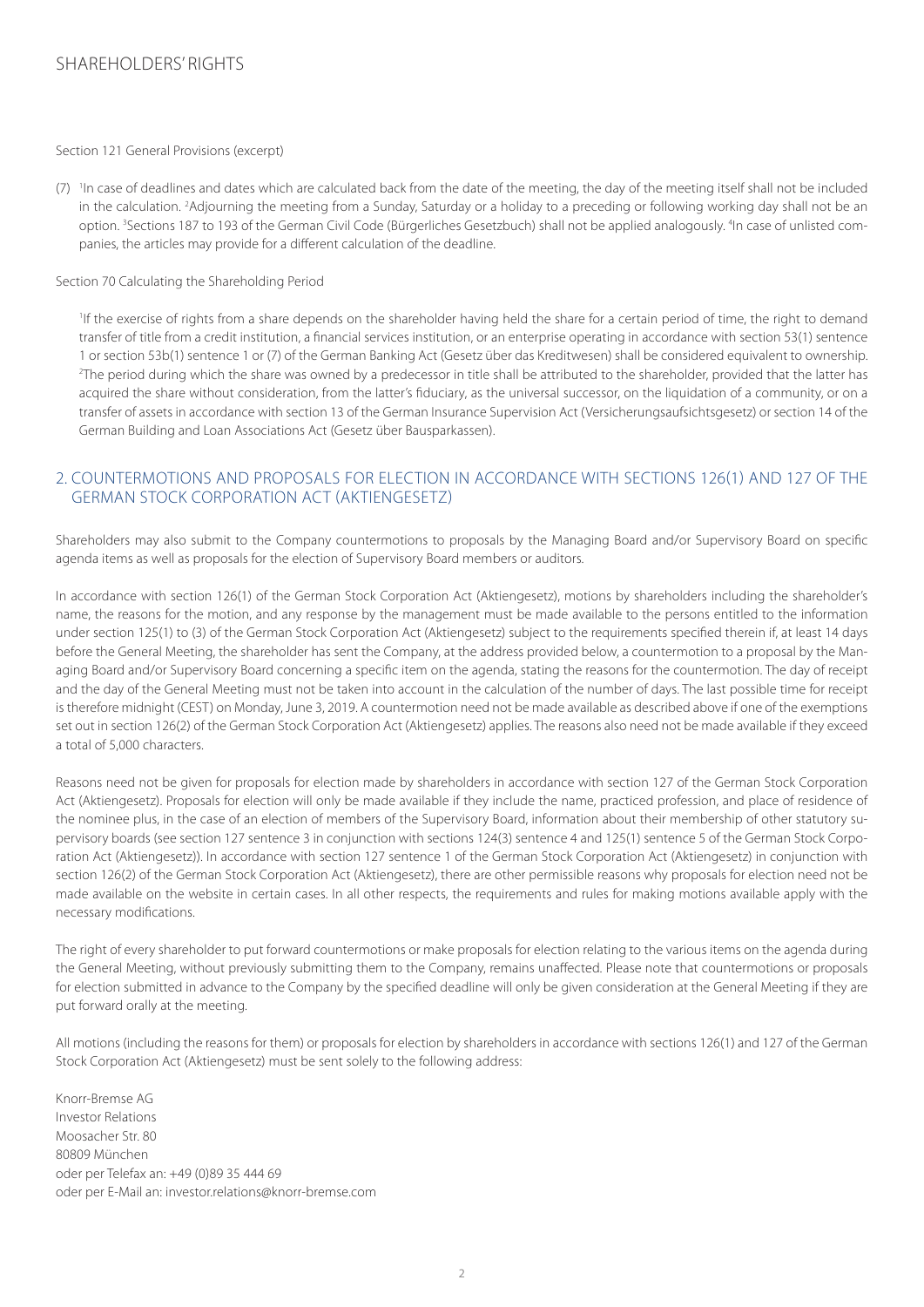Motions and proposals for election by shareholders to be disclosed (including the shareholder's name and – in case of motions – the reasons for them) will be made available on the Company's website on receipt at www.knorr-bremse.com/agm. Any responses by the management will also be made available at the web address given above.

The provisions of the German Stock Corporation Act (Aktiengesetz) underlying these shareholder rights, which also specify the conditions under which countermotions to proposals and proposals for election need not be made available, are as follows:

Section 126 Motions by Shareholders

- (1) 1 Motions by shareholders including the shareholder's name, an explanatory statement regarding the motion, and any statement by the management shall be made available to the persons entitled to receive them under section 125(1) through (3) under the conditions stated therein if at least 14 days prior to the meeting the shareholder submits to the company, at the address provided in the notice of the meeting, a countermotion to a proposal by the managing board and supervisory board concerning a specific item on the agenda, and an explanatory statement. <sup>2</sup>The day of receipt shall not be included. <sup>3</sup>In the case of listed companies, access shall be provided via the company's website. 4 Section 125(3) shall apply correspondingly.
- (2) 1 A countermotion and its reasons need not be made available:
	- 1. to the extent the managing board would incur criminal liability by making it available;
	- 2. if the countermotion would result in a resolution of the general meeting that would be unlawful or in breach of the articles of association;
	- 3. if the explanatory statement contains statements which are obviously false or misleading in material respects or which are defamatory;
	- 4. if the same countermotion by the shareholder based on the same issue has already been made available in accordance with section 125 in relation to a general meeting of the company;
	- 5. if the same countermotion by the shareholder based on an essentially identical explanatory statement has already been made available in accordance with section 125 to at least two general meetings of the company within the past five years and if at the general meeting, less than one-twentieth of the share capital represented has voted in favor of it;
	- 6. if the shareholder indicates that he/she will neither attend nor be represented at the general meeting; or
	- 7. if the shareholder has failed to bring or cause to be brought on his/her behalf a countermotion submitted by him/her at two general meetings within the past two years.
- 2 The explanatory statement also need not be made available if they exceed 5,000 characters in the aggregate.
- (3) If several shareholders make countermotions for resolution with respect to the same issue, the managing board may consolidate these countermotions and their explanatory statements.

## Section 127 Nominations by Shareholders

<sup>1</sup>Section 126 shall apply correspondingly to a nomination by a shareholder for the election of members of the supervisory board or auditors of the financial statements. <sup>2</sup>The nomination need not be accompanied by an explanatory statement. <sup>3</sup>The managing board also need not make the nomination available if it does not contain the information required in accordance with section 124(3) sentence 4 and section 125(1) sentence 5. 4 The managing board shall add the following information to any proposal by a shareholder for the election of supervisory board members of listed companies to which the German Codetermination Act (Mitbestimmungsgesetz), the German Coal, Iron and Steel Codetermination Act (Montan-Mitbestimmungsgesetz) or the German Supplemental Act on Codetermination (Mitbestimmungsergänzungsgesetz) applies:

1. reference to the requirements of section 96(2),

2. information whether the joint fulfillment has been vetoed against in accordance with section 96(2) sentence 3, and

3. information how many positions in the supervisory board at least have to be filled by women and men, respectively, in order to comply with the minimum representation requirement pursuant to section 96(2) sentence 1.

## Section 124 Publication of Requests for Supplements; Proposals for Resolutions (excerpt)

(3) In the notice of the meeting, the managing board and the supervisory board – or in the case of the election of supervisory board members and auditors, the supervisory board only – shall make proposals for a resolution in respect of each item on the agenda to be resolved by the general meeting. <sup>2</sup>In the case of companies which are capital-market oriented corporations within the meaning of section 264d of the German Commercial Code (Handelsgesetzbuch), CRR-credit institutions within the meaning of section 1(3d) sentence 1 German Banking Act (Gesetz über das Kreditwesen), with exception of institutes within the meaning of section 2 (1) number 1 and 2 German Banking Act (Gesetz über das Kreditwesen), or insurance companies within the meaning of article 2(1) of regulation 91/674 EWG, the proposal by the supervisory board for the election of the auditor of the financial statements shall be based on the recommendation of the audit committee. <sup>3</sup>Sentence 1 shall not apply if the general meeting is required to comply with nominations for the election of supervisory board members in accordance with section 6 of the German Coal, Iron and Steel Codetermination Act (Montan-Mitbestimmungsgesetz) or if the issue to be resolved was placed on the agenda at the request of a minority. <sup>4</sup>The nomination for the election of supervisory board members or auditors shall state their name, actual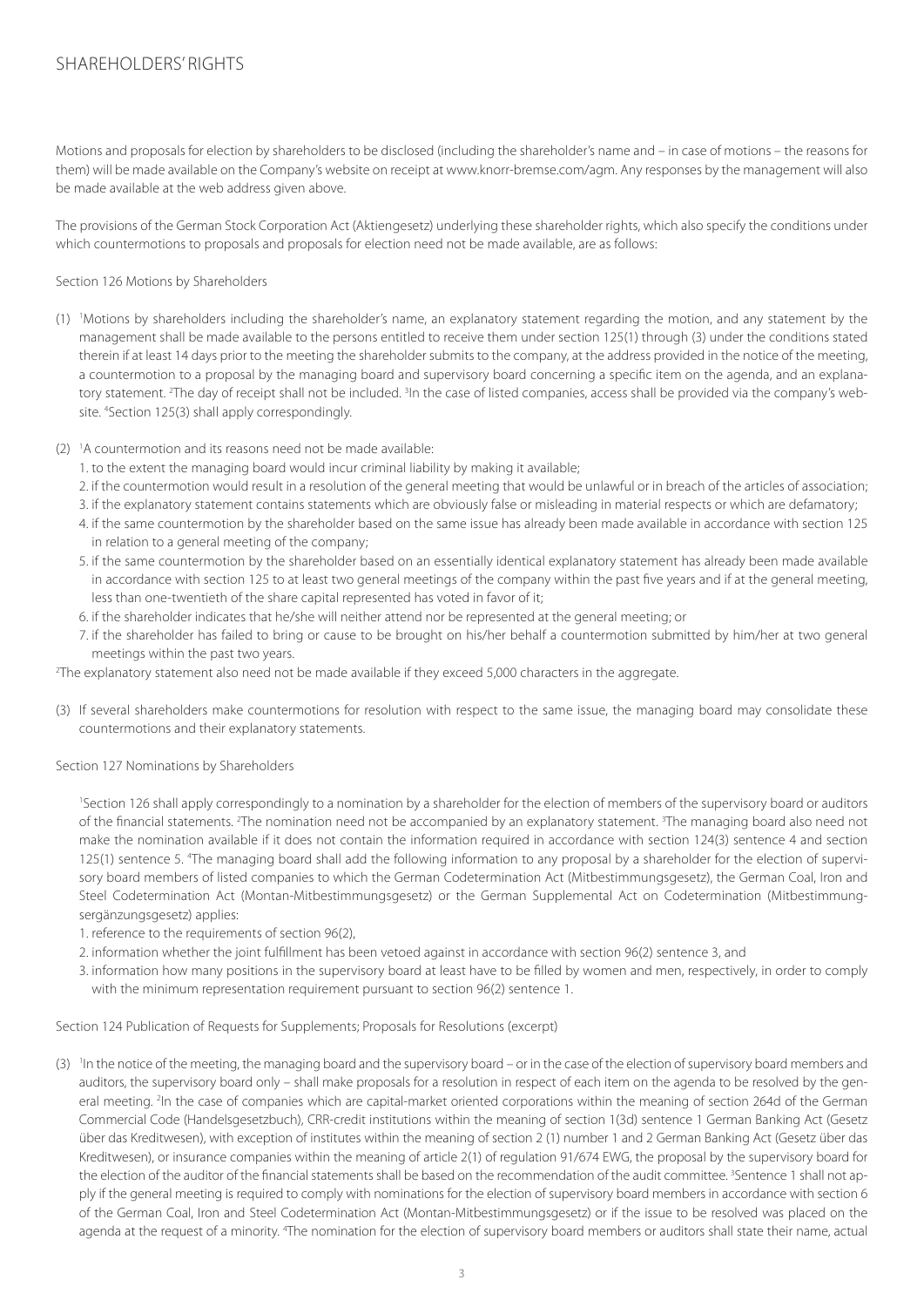profession, and place of residence. <sup>5</sup>If the supervisory board must also include employee representatives, resolutions adopted by the supervisory board concerning nominations for the election of supervisory board members only require a majority of the votes of the shareholder representatives on the supervisory board; section 8 of the German Coal, Iron and Steel Codetermination Act (Montan-Mitbestimmungsgesetz) shall not be affected.

Section 125 Notifications to Shareholders and Members of the Supervisory Board

- (1) 1 The managing board shall, at least 21 days prior to the meeting, notify those credit institutions and shareholders' associations that exercised voting rights on behalf of shareholders at the preceding general meeting, or that have requested such notification, that the general meeting is being convened. <sup>2</sup>The date of the notification shall not be included. <sup>3</sup>If the agenda has to be amended in accordance with section 122(2), the amended agenda shall be communicated in the case of listed companies. <sup>4</sup>The notification shall draw attention to the fact that voting rights may be exercised by a proxy holder including a shareholders' association. <sup>5</sup>In the case of listed companies, nominations for the election of supervisory board members shall be accompanied by information concerning the membership of such nominees in other statutory supervisory boards; information relating to their membership of similar governing bodies of domestic and foreign companies should be included.
- (2) The managing board shall provide the same notification to those shareholders who request it or who are registered as shareholders in the company's share register at the beginning of the 14th day before the meeting. <sup>2</sup>The articles of association may restrict transmission to electronic means of communication.
- (3) Each member of the supervisory board may request that the managing board sends the same notifications to him/her.
- (4) Each member of the supervisory board and each shareholder shall be notified of the resolutions adopted at the general meeting by the managing board in writing upon request.
- (5) Financial services institutions and enterprises operating in accordance with section 53(1) sentence 1 or section 53b(1) sentence 1 or (7) of the German Banking Act (Gesetz über das Kreditwesen) shall be treated as credit institutions.

Section 96 Composition of the Supervisory Board (excerpt)

(2) The supervisory board of listed companies to which the German Codetermination Act (Mitbestimmungsgesetz), the German Coal, Iron and Steel Codetermination Act (Montan-Mitbestimmungsgesetz) or the German Supplemental Act on Codetermination (Mitbestimmungsergänzungsgesetz) applies shall be composed of at least 30 per cent women and at least of 30 per cent men. 2 The minimum representation requirement shall be fulfilled by the supervisory board in its entirety. <sup>3</sup>If the shareholder or employee representatives veto against such joint fulfillment vis-à-vis the chairman of the supervisory board on the basis of a resolution passed with majority prior to the election, then the minimum representation requirement for this election has to be fulfilled separately by each the shareholder representatives on the one side and the employee representatives on the other side. <sup>4</sup>In each case, fractional numbers have to be rounded up or down mathematically to full numbers of positions. <sup>5</sup>If in case of joint fulfillment the higher percentage of women of one side is subsequently reduced and this side then vetoes against the joint fulfillment, then this does not render the appointment of the representatives of the other side invalid. <sup>6</sup>An election of members of the supervisory board by the general meeting as well as the delegation to the supervisory board violating the minimum representation requirement shall be invalid. <sup>7</sup>If an election is declared invalid for other reasons, then elections made in the meantime do not violate the minimum representation requirement in this regard. <sup>8</sup>The acts on codetermination mentioned in sentence 1 shall apply to the election of employee representatives in the supervisory board.

## 3. RIGHT TO INFORMATION IN ACCORDANCE WITH SECTION 131(1) OF THE GERMAN STOCK CORPORATION ACT (AKTIENGESETZ)

Every shareholder or shareholder representative present at the General Meeting may request from the Managing Board information on matters concerning the Company to the extent that the information is necessary to make an informed judgment about an item on the agenda. The information to be provided includes information on the legal and business relationships between the Company and its affiliated companies and the situation of the Group and the Company's consolidated entities.

The information provided must comply with the principles of a true and fair account. The Managing Board is permitted to decline to answer individual questions for the reasons stated in section 131(3) of the German Stock Corporation Act (Aktiengesetz).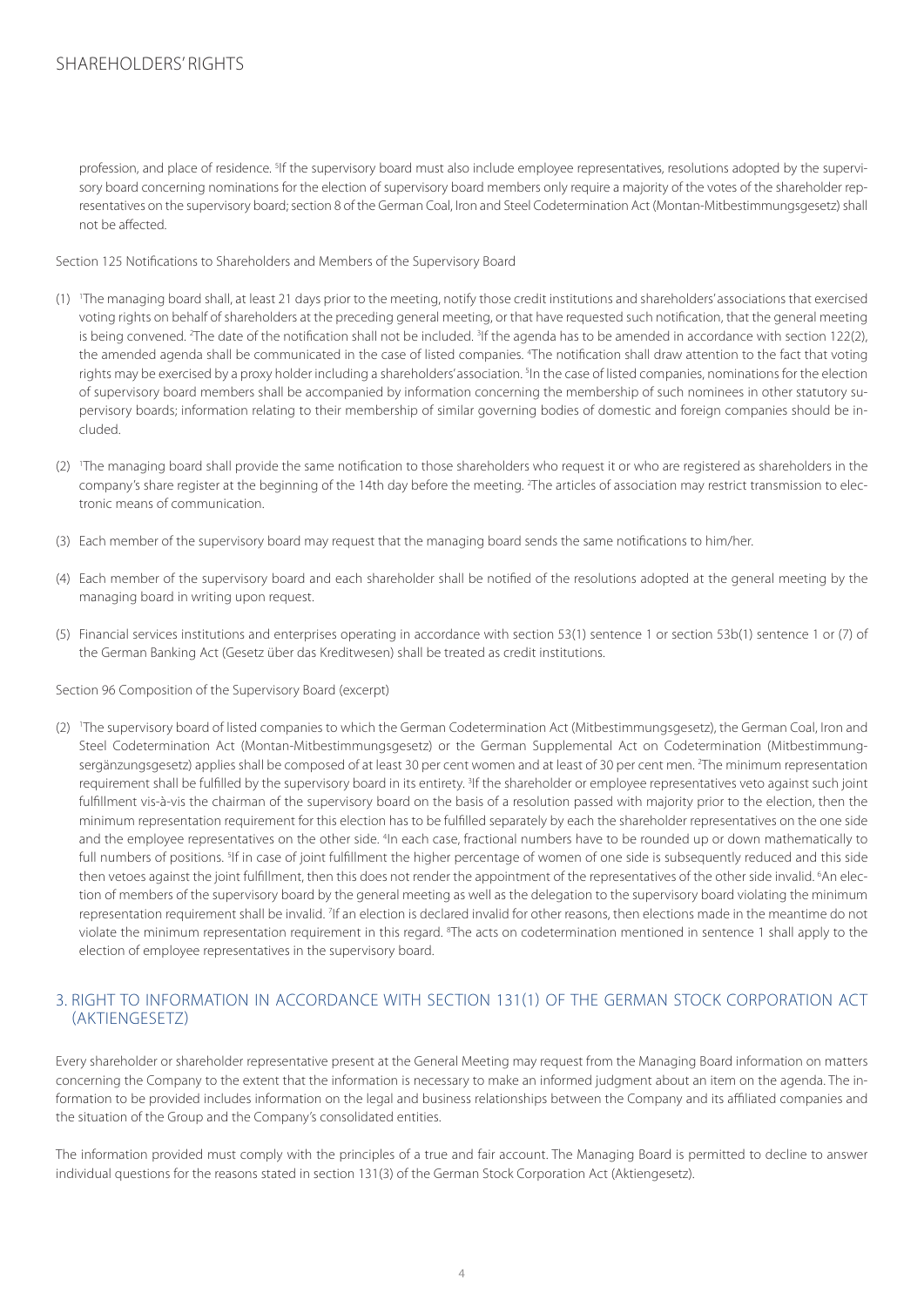# SHAREHOLDERS' RIGHTS

The provisions of the German Stock Corporation Act (Aktiengesetz) underlying these shareholder rights, which also specify the conditions under which information need not be provided, are as follows:

Section 131 Right of Shareholders to Information

- (1) 1 Any shareholder shall upon request be provided by the managing board with information on the company's affairs at the general meeting, to the extent that such information is necessary to permit an adequate evaluation of the relevant agenda item. <sup>2</sup>The duty to provide information shall also extend to the company's legal and business relations with any affiliated company. <sup>3</sup>If a company makes use of the simplified procedure in accordance with section 266(1) sentence 3, section 276, or section 288 of the German Commercial Code (Handelsgesetzbuch), any shareholder may request that the annual financial statements be presented to him/her at the general meeting on these annual financial statements in the form that they would have if such provisions on simplified procedure were not applied. <sup>4</sup>The duty of the managing board of a parent company (section 290(1), (2) of the German Commercial Code (Handelsgesetzbuch)) to provide information to the general meeting in which the consolidated financial statements and group management report are presented also extends to the situation of the group and the companies included in the consolidated financial statements.
- (2) The information provided must comply with the principles of a consentious and fair account. <sup>2</sup>The articles of association or the rules of procedure in accordance with section 129 may authorize the chair of the meeting to limit the number of questions and speaking time of shareholders as appropriate and to lay dawn general rules thereon.
- (3) <sup>1</sup> The managing board may refuse to provide information:
	- 1. to the extent that providing such information is, in accordance with reasonable business judgment, likely to cause material damage to the company or an affiliated company;
	- 2. to the extent that such information relates to tax valuations or the amount of individual taxes;
	- 3. on the difference between the carrying amounts of items in the annual balance sheet and the higher market value of such items, unless the general meeting adopts the annual financial statements;
	- 4. on the accounting and valuation policies, to the extent that disclosure of such policies in the notes is sufficient to provide a true and fair view of the actual condition of the company's assets, financial position, and results of operations within the meaning of section 264(2) of the German Commercial Code (Handelsgesetzbuch); this shall not apply if the general meeting adopts the annual financial statements;
	- 5. to the extent that the managing board would incur criminal liability by providing the information;
	- 6. to the extent that, in the case of a credit institution or a financial services institution, information need not be provided on the accounting and valuation policies used and amounts offset in the annual financial statements, the management report, the consolidated financial statements, or the group management report;
	- 7. to the extent that the information is continuously accessible on the company's website for at least seven days prior to the general meeting and during the general meeting.
	- 2 The provision of information may not be refused for other reasons.
- (4) 1 If information has been provided to a shareholder outside a general meeting by reason of the latter's status as a shareholder, such information shall on request be provided to any other shareholder at the general meeting, even if the information is not necessary to permit an adequate evaluation of the agenda item. <sup>2</sup>The managing board may not refuse to provide such information in accordance with subsection (3) sentence 1 nos. 1 through 4. <sup>3</sup>Sentences 1 and 2 shall not apply if a subsidiary (section 290(1), (2) of the German Commercial Code (Handelsgesetzbuch)), a joint venture (section 310(1) of the German Commercial Code (Handelsgesetzbuch)), or an associated enterprise (section 311(1) of the German Commercial Code (Handelsgesetzbuch)) provides information to a parent company (section 290(1), (2) of the German Commercial Code (Handelsgesetzbuch)) for the purposes of including the company in the parent's consolidated financial statements and the information is required for this purpose.
- (5) A shareholder that has been refused information may request that his/her question and the reason why the information was refused be recorded in the minutes of the meeting.

The chair of the meeting is authorized to adopt various measures concerning administration and order at the general meeting. This also includes limiting the right to speak and ask questions. Pursuant to § 22 (4) of the Articles of Association, the chairman of the meeting may reasonably limit the time allowed for shareholders to ask questions and speak. In particular, he is authorized to set a reasonable time limit for the entire course of the Annual General Meeting, for individual items on the agenda or for individual questions and speeches at the beginning of the Annual General Meeting or during its course.